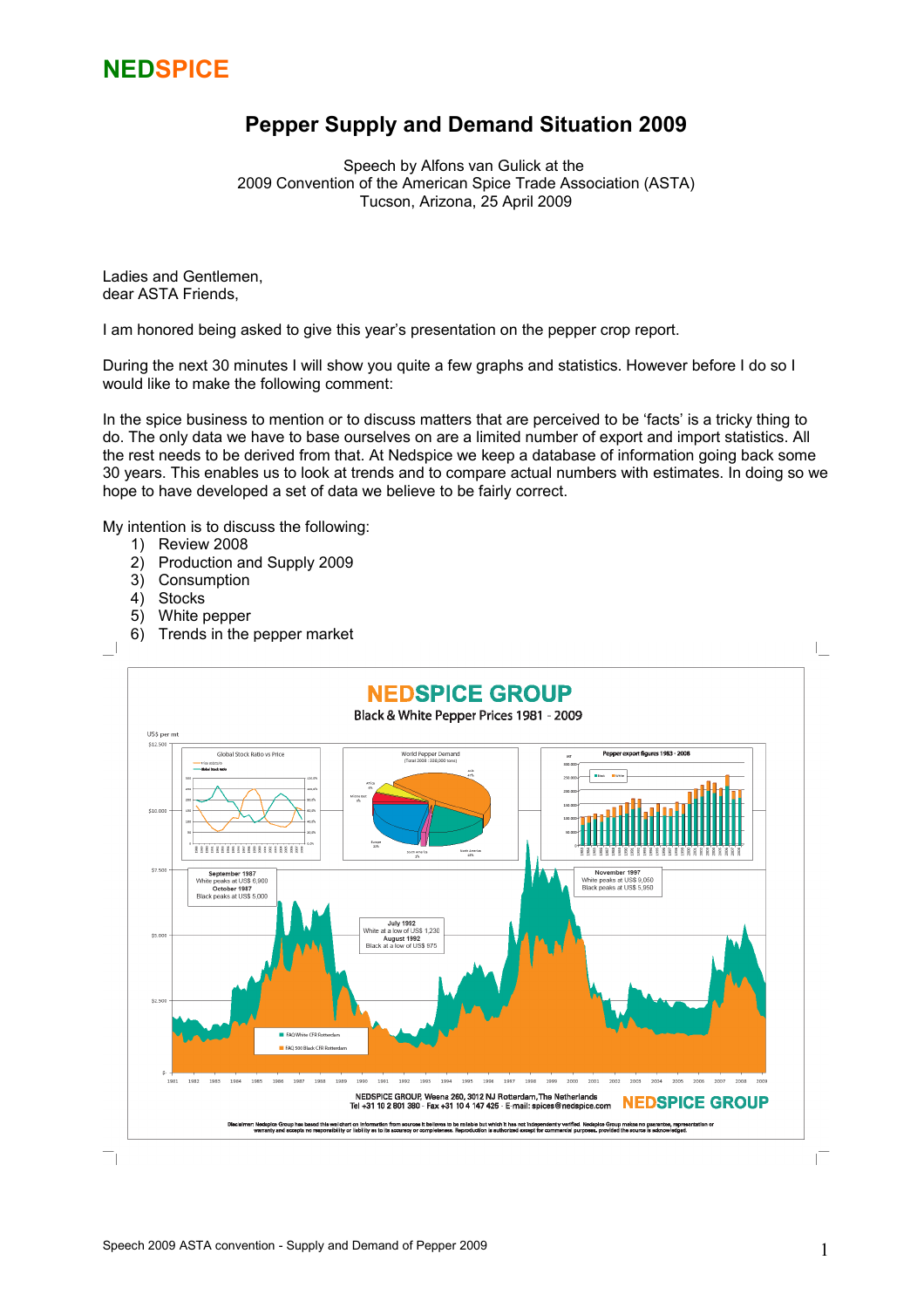### **Review 2008**

I do not think I am far beside the truth when stating that most of us who claim to understand the pepper market were quite bullish last year at this gathering. Prices were ruling at around the Usd 4000 per ton mark, which by many was even considered to be a buying opportunity. However, how wrong we were. Within a period of six months prices more or less halved.

To put things into perspective let's have a look at this chart (see above). You may have seen it before, but this is an updated version. Free copies are available at the ASTA desk outside this room.

During the middle of 2006 prices started to increase because supply was short of demand and consequently global stocks started to decrease. If we zoom in on 2008 prices came down starting March all the way to December.

For 2008 the fundamental supply and demand situation was not much different from that during the preceding 2 years. So prices should have been stable or even gone up, but they did not… How can this be explained? Were pepper fundamentals misjudged or were other factors at play?



With the benefit of hind sight we can think of the following, partly related reasons,

- 1) Economic situation in the largest producing country i.e. Vietnam
- 2) USA Banking crisis starting to impact the world economy
- 3) Indonesian situation

#### **ad1) Vietnam:**

During the last quarter of 2007 Vietnam's economy was starting to overheat. Inflow of registered foreign direct investments to the tune of 50 billion Usd, an increase in the price of imported goods and a gross domestic product growing at the pace of around 9% drove up inflation to around 27%. The Vietnamese authorities were afraid of hyper inflation and decided to hit the brakes. Within just a matter of a few months interest rates increased to 24%, bank borrowings in USD were forbidden and loans in the local currency Dong were restraint or even called in. Suddenly cash was king. The effect of this was that many stockholders had to sell out all or part of their inventory in order to raise cash to pay off loans.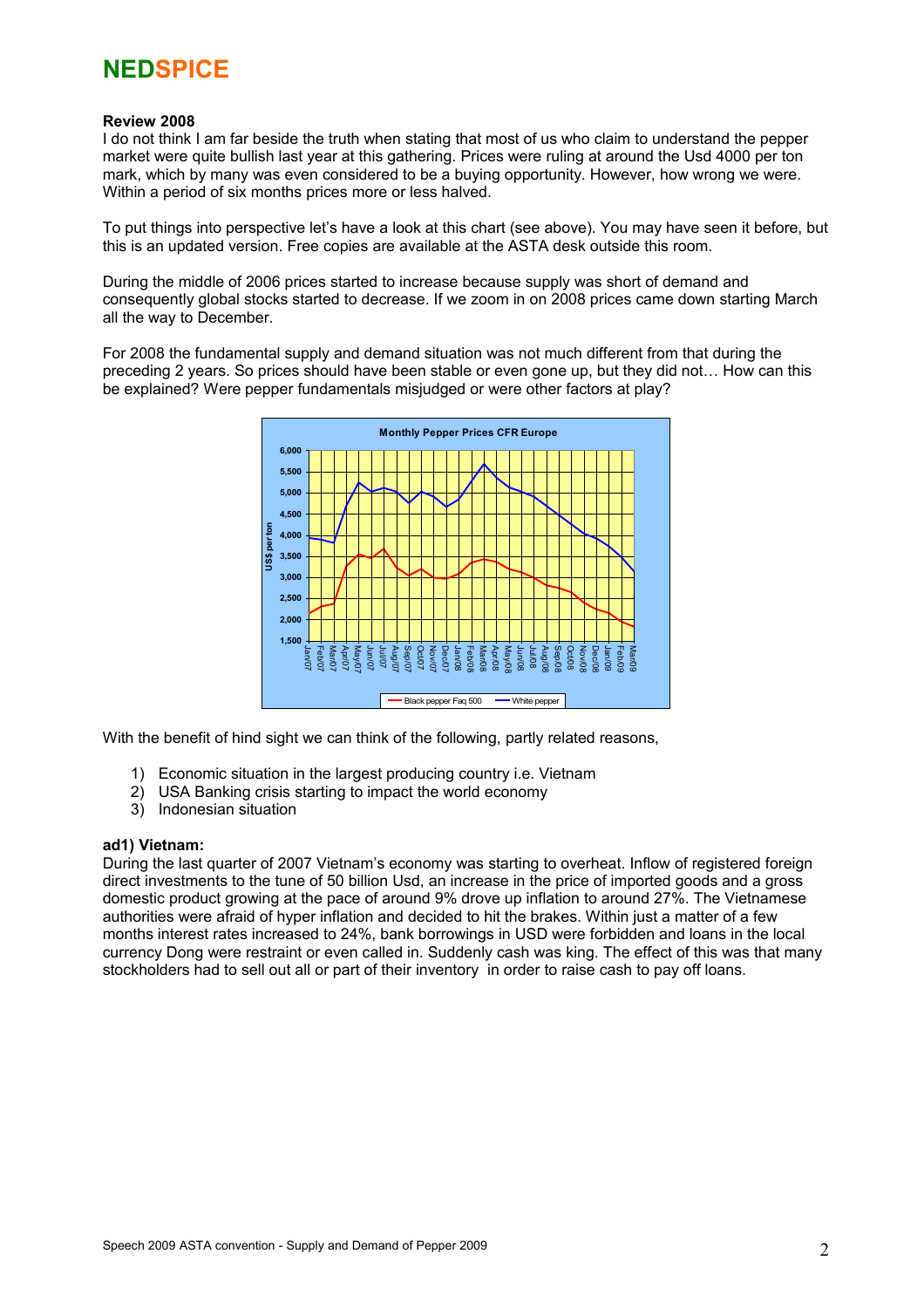

As a consequence the 2008 crop, which initially started of slow with first new crop quantities being exported not much sooner than March, was then marketed aggressively during April to July period. Prices in the international market started to come down.

**2) Banking crisis** : Sometime during the middle of 2008 it became apparent that the banking crisis starting to impact the world economy. For the pepper economy the effects were twofold:

- 1. As a result of reduced availability of working capital financing or maybe just for defensive reasons many companies started to lower inventory levels and to reduce pipeline stocks
- 2. Availability of US-dollars in the international market came down drastically as a result of which the currencies of the pepper exporting countries depreciated against the greenback.

The next graph provides a snapshot of the movement in exchange rates of the currencies of Brazil, Vietnam, India and Indonesia during 2008. As can clearly be seen from August until December 2008 the currencies of the major pepper exporting countries depreciated, which gave exporters an incentive to reduce their Usd-prices.



### **3) Indonesia**

If there is one country that successfully fooled the pepper world it was Indonesia. Continued reporting of only marginally higher crops in Lampung (black pepper 18,000-23,000 tons) and substantially reduced output of white pepper in Bangka (6,000 to 8,000 tons due to tine mining) made us believe that Indonesia's importance as an exporter had reduced. However, according to IPC statistics Indonesia exported some 54,000 tons during 2008, of which 38,000 black and 16,000 white pepper. More than double the year before. This is supported by the fact that imports from Indonesia into the United States during 2008 increased by 36% to 20,000 tons when compared to the previous year. To make matters worst one new player on the block, originally more active in coffee, had decided to take a gamble and go long substantial quantities of black pepper in previous years. Not being able to cope with the financial burden, or maybe also for other reasons, this company went under and banks asked other local exporters to sell out the troubled stock, which they did at fire sale prices of as low as Usd 2100 tons FOB.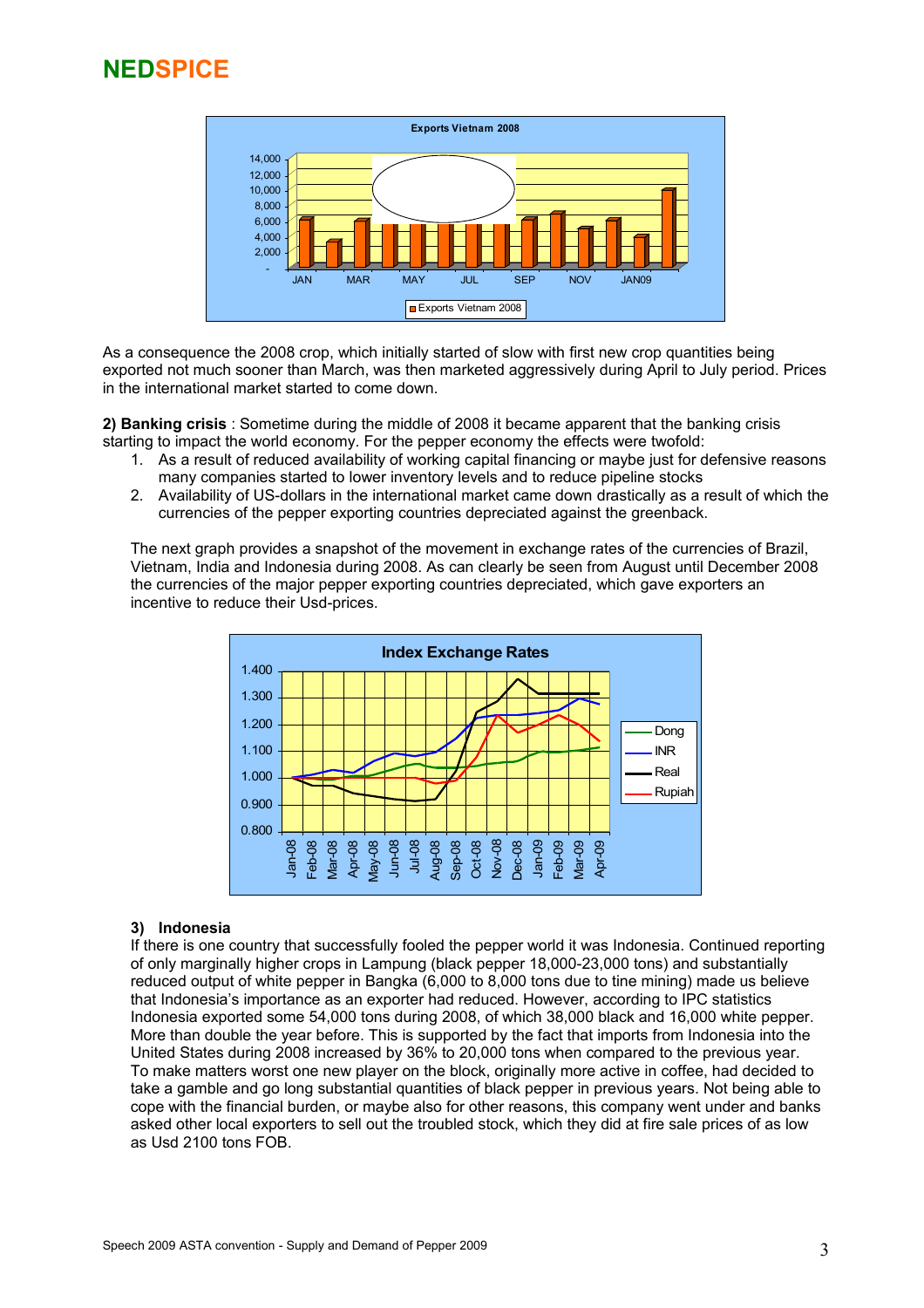So to summarize for 2008, we had the largest producing country to liquidate stocks followed by a garage sale in Indonesia into a market with significantly reduced demand. This helped by depreciation in fx rates of exporting countries.



And here we are, by the end of 2008 prices of black ASTA pepper were at Usd 2200 cfr NY , only ….50% of the level at the beginning of the year.

### **What to expect now for 2009?**

The next few slides will show the development of the crop sizes and exports in the most important pepper producing countries.



Historically Indonesia has shown big fluctuations in crop size as you can see from this graph. Therefore what was said earlier about the big crop for 2008 is certainly no anomaly. The 2007 crop can easily have been 50,000 tons and for the 2008 crop, so the current crop, we expect a number certainly not smaller than 45,000 tons. For 2009 we need to be on our wits. Crops tend to be bigger when prices are high because more pickings are done as this is more rewarding then. The current low prices may have a negative impact on this. No adverse weather circumstances have been reported so far that could negatively influence the 2009 crop.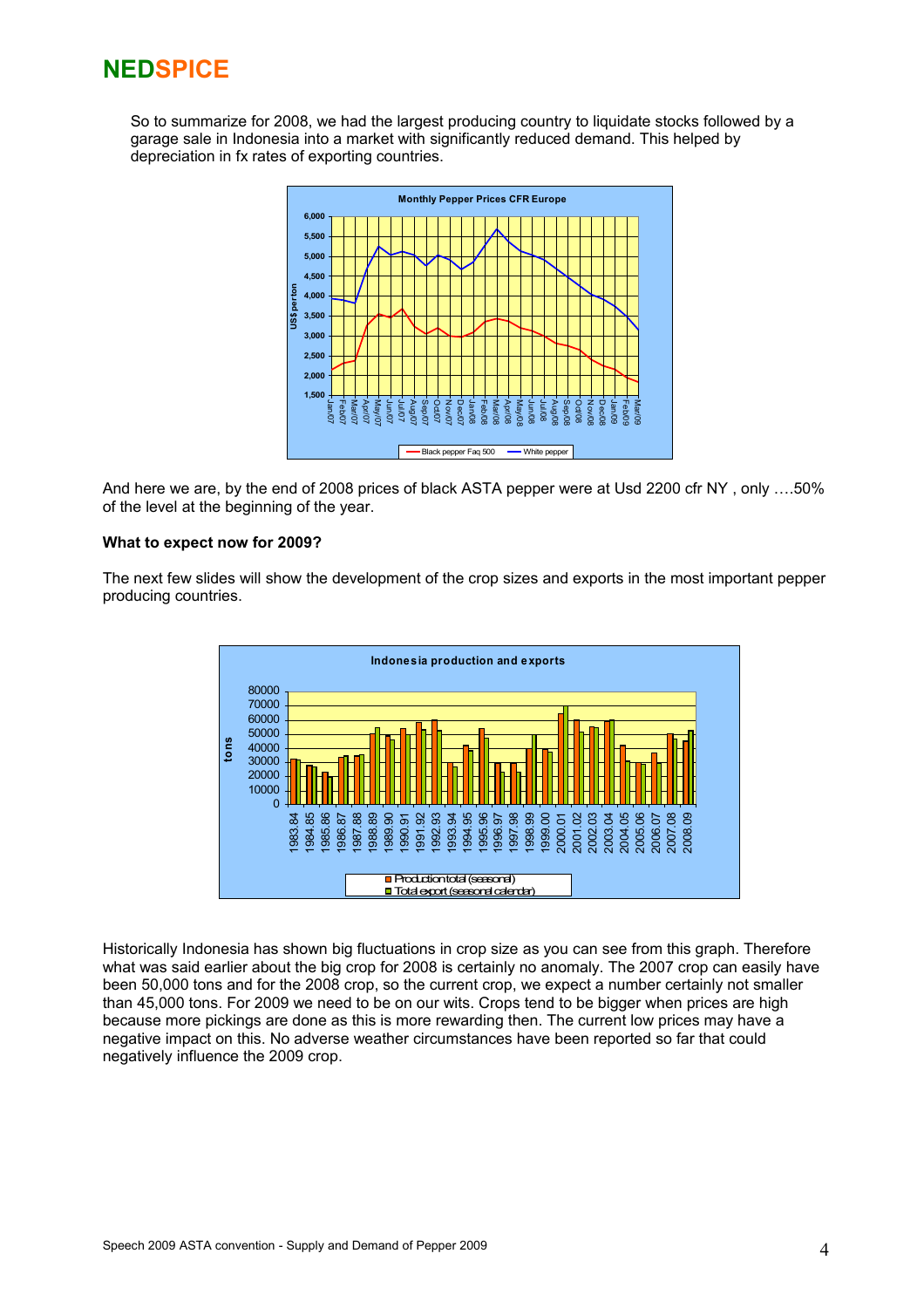

Vietnam's output peaked during 2004 at between 110,000 to 120,000 tons. Low prices reduced acreage with consequently lower crops during the periods 2005, 2006 and 2007. Over the last two years we see a slight recovery. Because of the higher prices better care is taken of the vines. We estimate 2009 output at around 95,000 tons.



India's crop has been on the decline for a couple of years now. Even the high prices have not been reason to seek more income from farming pepper. Main reason is that for many farmers, especially in the Wayanaad and Iddukki districts of Kerala, which between the two of them traditionally produced some 60,000 tons of pepper, pepper is not of much interest to grow anymore. Other crops, like cardamom, give a quicker and better return. The new plantings that took place did not survive because of the effects of climatic changes and risk of disease. As a result these two districts now have an output of only 30,000 tons.

For 2009 we estimate the total Indian crop at 50,000 tons. There are rumors in the market that this may even be on the high side. Quantities as low as 40,000 are also mentioned, which we believe to be wishful thinking on the part of some market makers. Only 20-25% of India's crop is being exported. Actually taking into account the imports from countries like Brazil, Sri Lanka, Vietnam and Indonesia (mainly for the extraction business) India is hardly a factor anymore from a macro point of view.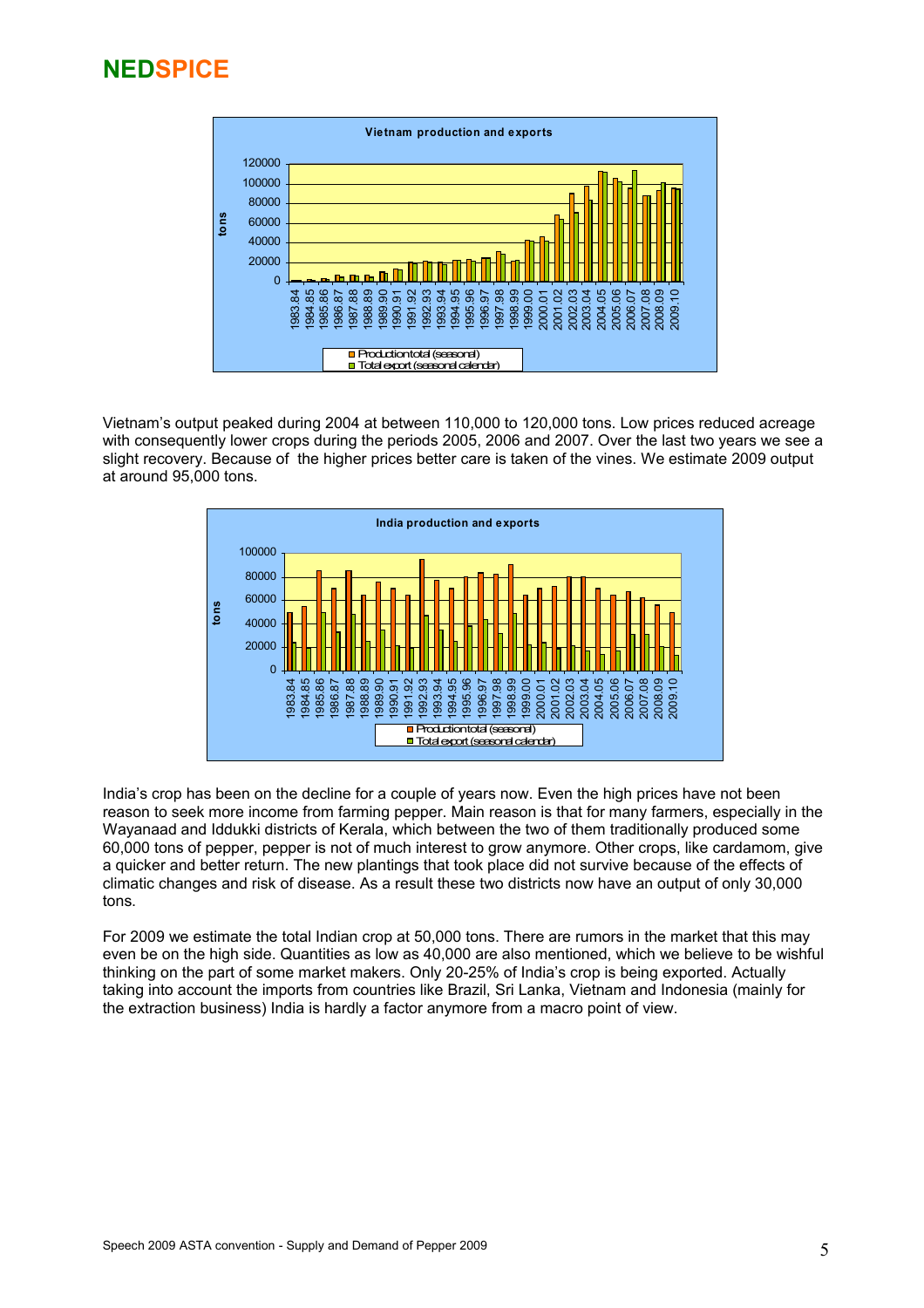

**Brazil**'s 2008 crop increased, with exports following the same direction. Normally one would expect a bigger increase in production as a reaction to the higher prices. However, considering the appreciation of the Brazilian Real to the US dollar during the period April06-July08 revenues in local currency during the period 2006 and 2007 have not enjoyed that good an increase. So for the Brazilian farmer the incentive was not really



there to invest more in pepper vines. The 2008 crop of Brazil is estimated at 38,000 tons.

**Malaysia** has seen a steady decrease in output. The country has become a small player mainly servicing markets in Asia.



Then last but not least we have **China**….well, anybody's guess. Lat year's crop is estimated at between 40,000 and 45,000 tons, of which a very small part is exported. Regarding the 2009 crop rumors are that this may be 50% lower due to adverse wet weather circumstances. As China's crop produces mainly white pepper this may explain why the price of Chinese white pepper, being very competitive some six months ago, suddenly increased to levels of approx Usd 1000 more expensive than Vietnam and Usd 600 higher than Indonesia.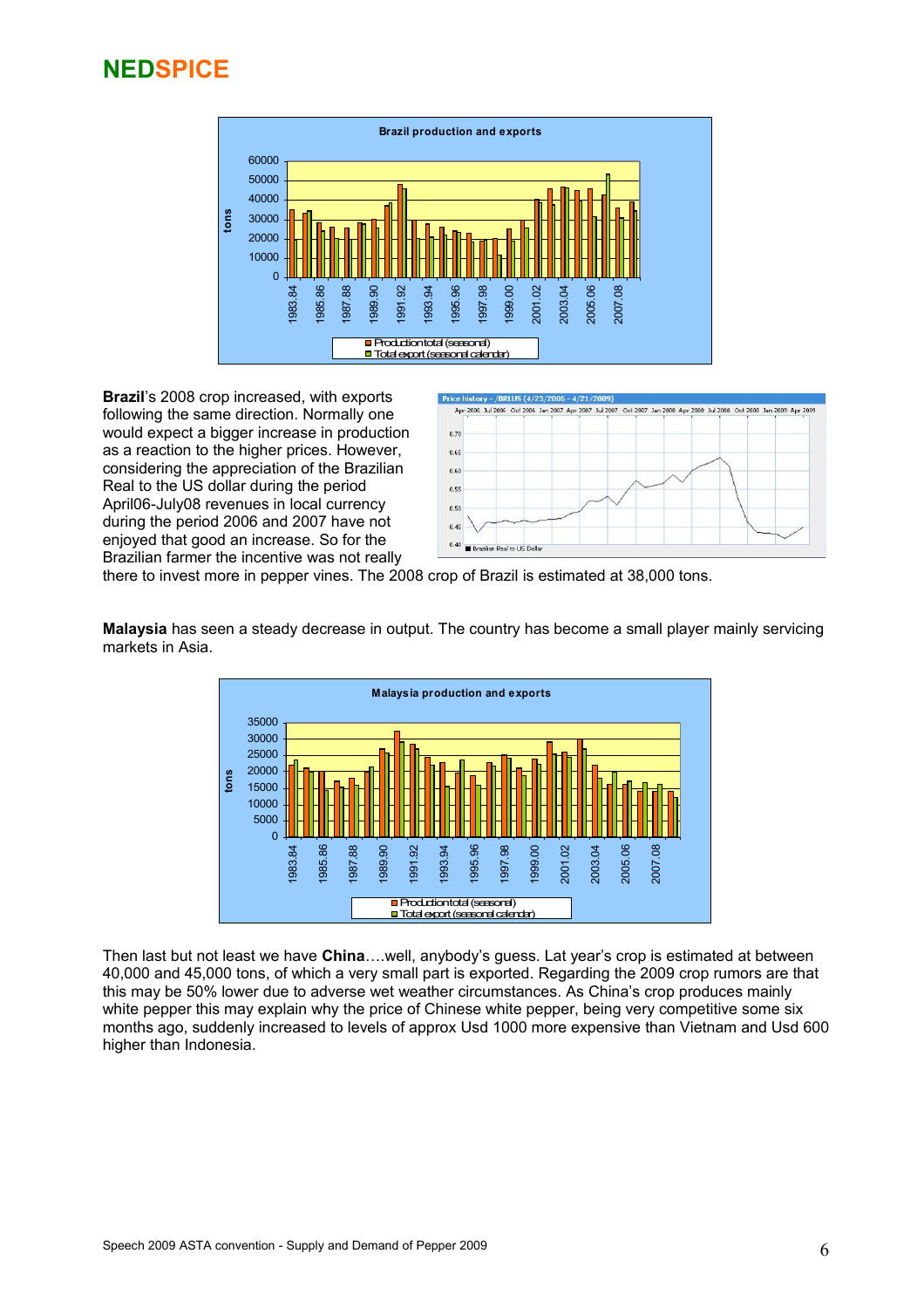

Adding in quantities of the other smaller producing countries like Thailand, Sri Lanka, Ecuador, Cambodia, etc, which in aggregate we estimate at 17,500 tons, we arrive at a total for 2009 of 300,000 tons. Out of this some 200,000 tons will be exported to non-producing countries.



All the foregoing can be summarized in a table as follows:

### **Global Production**

|                   |           |                |               |        |          |        |           |        | <b>Production</b> |
|-------------------|-----------|----------------|---------------|--------|----------|--------|-----------|--------|-------------------|
| Year<br>month     | Indonesia | <b>Vietnam</b> | <b>Brazil</b> | India  | Malaysia | China  | Sri lanka | Other  | Total             |
| Total 2001        | 60.000    | 68.000         | 40,000        | 72,000 | 26,000   | 28,000 | 5,500     | 6,000  | 305,500           |
| Total 2002        | 55,000    | 90,000         | 46,000        | 80,000 | 30,000   | 31,000 | 6,500     | 6,000  | 344,500           |
| Total 2003        | 59,000    | 97,000         | 47,000        | 80,000 | 22,000   | 32,000 | 8,500     | 6,500  | 352,000           |
| Total 2004        | 42,000    | 112,000        | 45,000        | 70,000 | 16,000   | 34,000 | 6,500     | 6,500  | 332,000           |
| Total 2005        | 30.000    | 105.000        | 46,000        | 65,000 | 16,000   | 33,000 | 9,500     | 6,500  | 311,000           |
| <b>Total 2006</b> | 37,000    | 95,000         | 38,500        | 67,018 | 14,000   | 25,000 | 9,000     | 8,000  | 293,518           |
| Total 2007        | 50,000    | 87.500         | 36,000        | 61.617 | 14,000   | 37,000 | 6,750     | 9,000  | 301,867           |
| Total 2008        | 45,000    | 92.500         | 39,000        | 55,455 | 14,000   | 42,000 | 8,000     | 10,500 | 306,455           |
| <b>Total 2009</b> | 45.000    | 95.100         | 40.000        | 50.000 | 16,000   | 32,000 | 8.000     | 9,500  | 295,600           |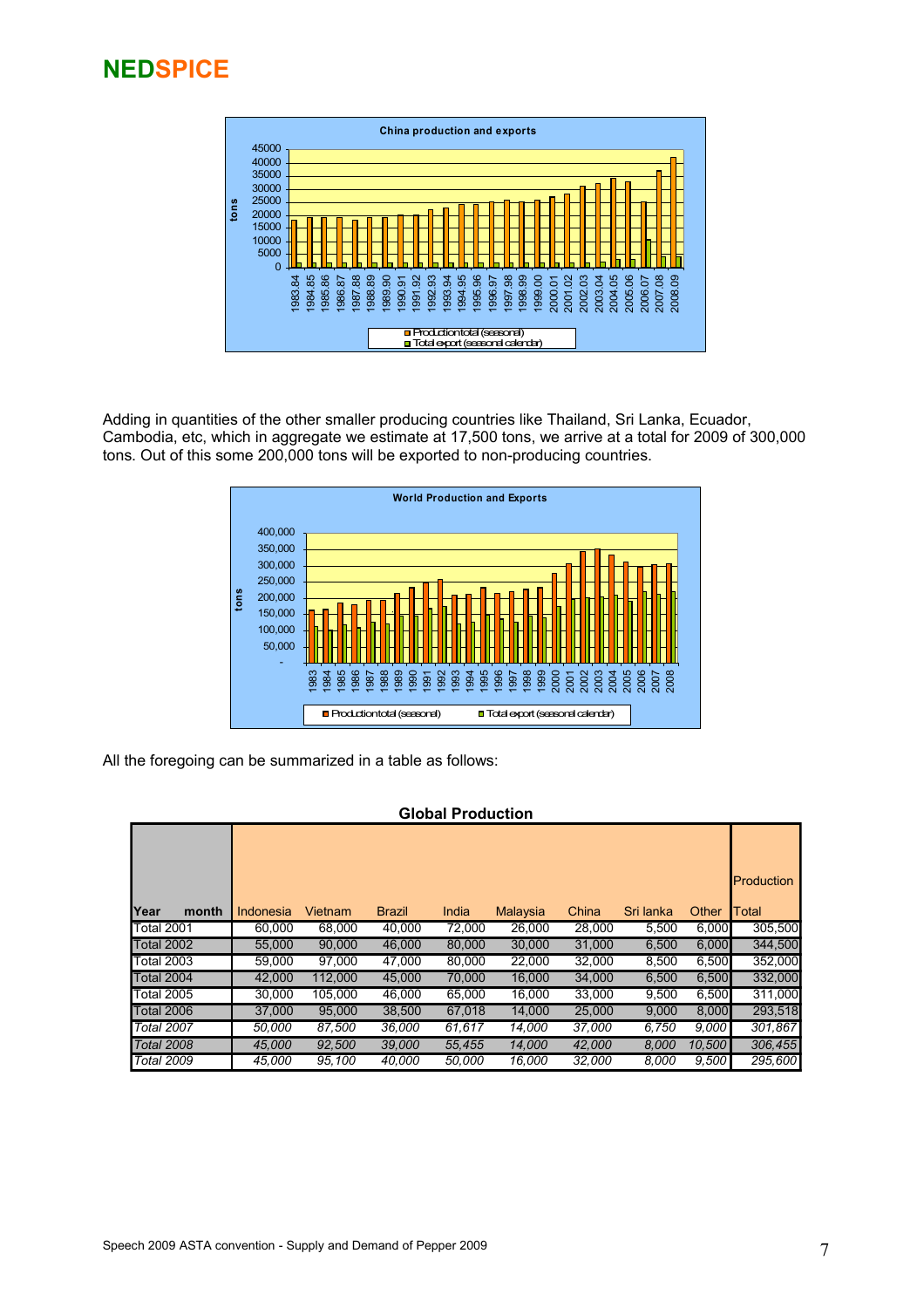| <b>Global Supply</b> |                             |                     |                                               |                                                                 |                                                                    |  |  |
|----------------------|-----------------------------|---------------------|-----------------------------------------------|-----------------------------------------------------------------|--------------------------------------------------------------------|--|--|
| Year                 | <b>Begin Stock</b><br>Total | Production<br>Total | Domestic<br>Consumption<br><b>Grand Total</b> | <b>Exports to</b><br>consuming<br>country<br><b>Grand Total</b> | <b>End Stock</b><br>Producing<br>Countries<br><b>I</b> Grand Total |  |  |
| <b>Total 2001</b>    | 126,937                     | 305,500             | 101,127                                       | 197,317                                                         | 133.994                                                            |  |  |
| <b>Total 2002</b>    | 133,994                     | 344.500             | 104,126                                       | 197,966                                                         | 176,401                                                            |  |  |
| <b>Total 2003</b>    | 176,401                     | 352,000             | 107.220                                       | 201.737                                                         | 219,444                                                            |  |  |
| <b>Total 2004</b>    | 219.444                     | 332.000             | 110.411                                       | 209.260                                                         | 231,774                                                            |  |  |
| <b>Total 2005</b>    | 231,774                     | 311,000             | 113,702                                       | 190,688                                                         | 238,384                                                            |  |  |
| <b>Total 2006</b>    | 238.384                     | 293,518             | 117,099                                       | 226,666                                                         | 188,137                                                            |  |  |
| <b>Total 2007</b>    | 188,137                     | 301,867             | 120,601                                       | 209,099                                                         | 160,305                                                            |  |  |
| <b>Total 2008</b>    | 160,305                     | 306,455             | 119,487                                       | 221,268                                                         | 126,005                                                            |  |  |
| <b>Total 2009</b>    | 126,005                     | 295,600             | 115,797                                       | 197,772                                                         | 108,036                                                            |  |  |

### So for 2009 the expected production of 295,600 tons will be somewhat smaller than the 2008 level of 306,455 tons. We expect domestic consumption in producing countries as well as exports to come down with a few percentage points. On a net basis this will mean that stocks in producing countries will have to come down by around 18,000 tons.



### **Demand**

The following graph shows the trend in consumption. So this graph is not depicting the level of imports, but the usage by end consumers. The problem is that nobody really knows what the final consumption is. Based on a mix of data of production estimates, exports, imports, price development and whatever more we believe this to be reasonably correct.

We estimate a fairly smooth path of growth in consumption over the years of between 1.5 to 2% We do know that spice consumption is relatively inelastic for changes in price and that to a large extent it is determined by the level and type of meat consumption. The latter has increased with improvement in global wealth especially in the non-developed countries like India and China.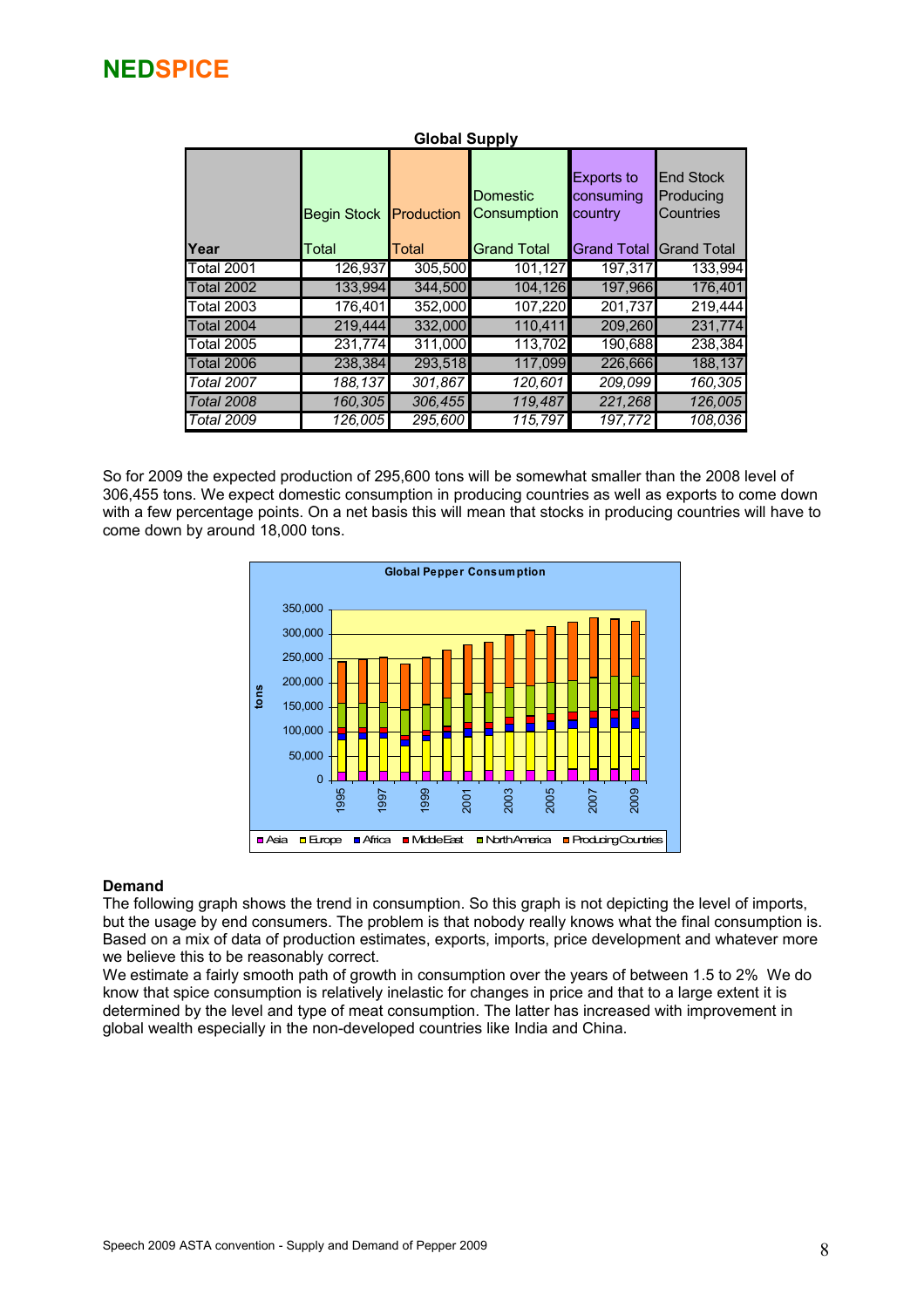

As a result the share of Asia in the global consumption of spices has increased significantly over the last 10 years and now adds up to approximately 40%. This clearly also changes the dynamics of the pepper market were nowadays more weight should be given to what happens in the Middle and Far East regions.

For 2008 and 2009 we do not expect any growth but a slight decline. So total consumption is estimated at around 330,000 tons. This includes domestic consumption in pepper producing countries. Consumption on non-producing countries is estimated at around 210,000 tons.



Bringing production and consumption together results in the following graph. This graph shows that according to our estimates supply is still short of demand by some 25,000 tons for 2009. However, as mentioned before, we should note here that demand is not necessarily equal to imports as production is not likely to be equal to exports. The difference is stocks in origin countries and pipeline stocks in consuming countries. With pipeline stocks I mean anything between FOB exports and final consumption.

The global stock position, which is the sum of the stocks in origin and the pipeline stocks, has gradually decreased over the last 4 to 5 years. We estimate global stock by the end of 2009 to be around 190,000 tons, a reduction of some 25,000 tons compared with end of 2008. Obviously we can play around with these numbers a bit and may challenge the level of stocks. The absolute level of the stocks is not that relevant. More important is the direction, increase or decrease, and the relative level compared to consumption. That's to say that 190,000 tons in 1995 is different from the same figure in 2009, simply because consumption level has increased.

The trend still is that global stocks are coming down, which to a large extend is caused by a substantial reduction of inventories in India over the last few years.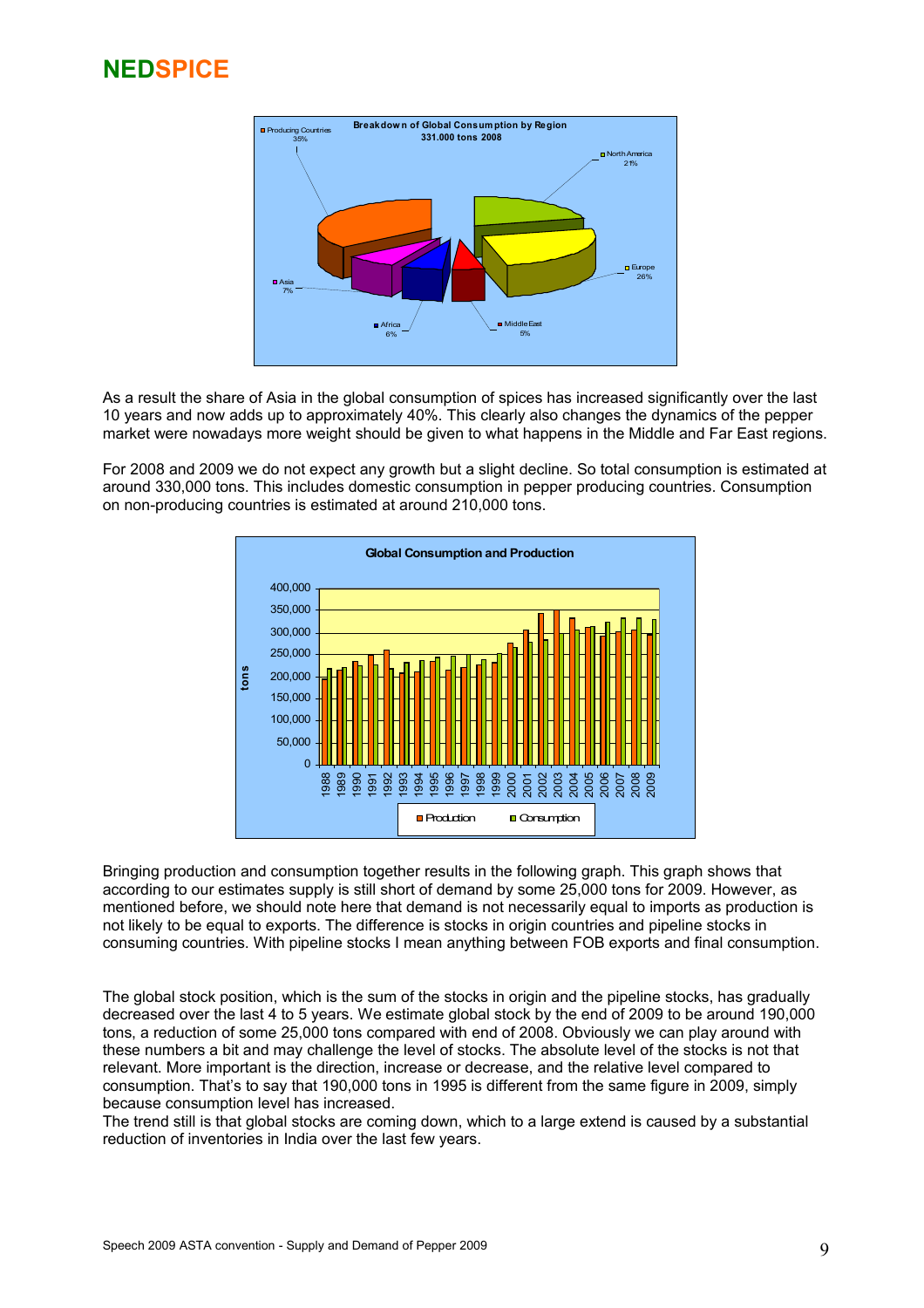As far as the relative position versus consumption is concerned we need to focus at the stock ratio, which is the global stocks divided by global consumption. The development in the global stock ratio can be shown as follows:



The global stock ratio is a measurement of the stress factor in the supply chain of pepper. This stress factor can be measured in weeks op supply. So for instance a ratio of 50% represents 26 weeks of supply in the pipeline.

Looking at the pepper supply chain we can use this to estimate the minimum number of weeks necessary to ensure that the wheels of the pepper market will keep on turning.

So for instance if we take:

|                         | # of weeks |
|-------------------------|------------|
| Origin stocks           |            |
| Shipping                | հ          |
| <b>Clearing Customs</b> |            |
| Processing              | 5          |
| Logistics               | 3          |
| Trade                   |            |
|                         |            |
| Total                   | つに         |

we arrive a total pipeline of 25 weeks of supply or 25/52= 48%. So, if this is correct than 48% should be more or less the minimum level of the stock ratio, which in the graph would look like this …

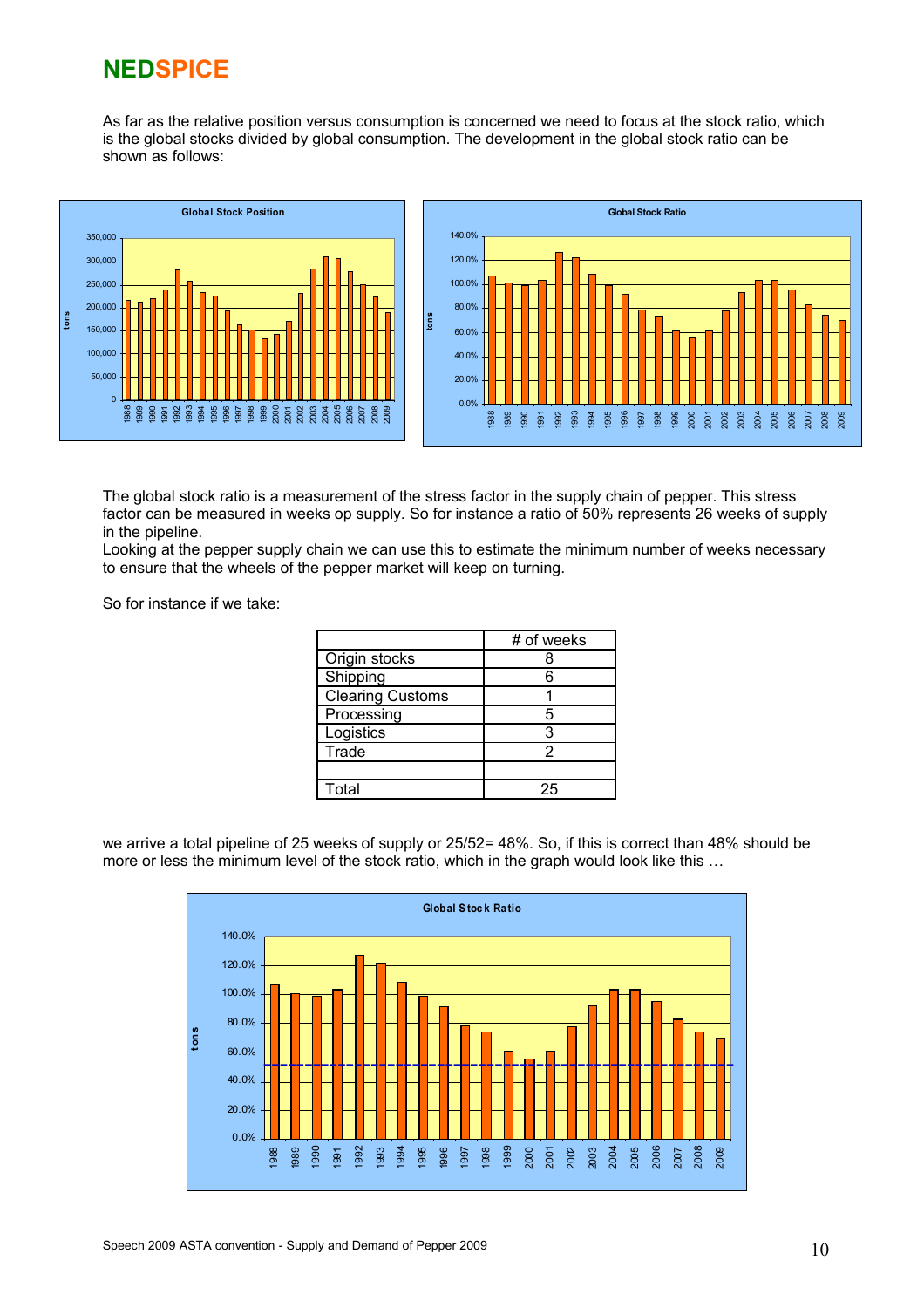We believe that the pepper supply chain feels comfortable with a stock ratio of around 80% or some 40 weeks of supply. Stress levels in the chain will go up if the stock ratio drops below the 80% mark, which will cause prices to increase.

The current global stock ratio is somewhere around 74% and expected to drop to 70% by the end of 2009. This compared to well over 100% some 5 years back.



If we overlay this stock ratio chart with the price chart we get the following picture:

This makes sense, as prices should be low when stocks are high. Current prices are just at the 110 \$ cents per pound mark, so well below the average of 2008 of 150 \$-cents per pound. This is a bit odd given the fact that the global stock ratio is lower. So purely based on 'pepper economics' this should not have happened. I tried to explain earlier as to why this did happen.

#### **White Pepper**

So far we have not yet spoken about the situation for white pepper. For 2009 the world production is estimated at 66,000 tons of which more or less half is for account of China. This is assuming that China will have a substantially smaller crop that last year. If this is true this also would mean that China will need to import white pepper from other countries, for instance from Vietnam. This will in turn reduce the availability of black pepper in Vietnam because Vietnamese white pepper is made from black.

|               | Supplying Countries |           |         |               |          |        | Production |
|---------------|---------------------|-----------|---------|---------------|----------|--------|------------|
| Year          | month               | Indonesia | Vietnam | <b>Brazil</b> | Malaysia | China  | Total      |
| <b>Total</b>  | 2001                | 31.000    | O       | 2,100         | 4,000    | 28,000 | 65.100     |
| Total         | 2002                | 29,000    | 0       | 2,000         | 5,000    | 31,000 | 67,000     |
| <b>T</b> otal | 2003                | 23,000    | 1.000   | 3,500         | 6.000    | 32,000 | 65,500     |
| Total         | 2004                | 17,000    | 9,700   | 5,500         | 4,000    | 34,000 | 70,200     |
| <b>Total</b>  | 2005                | 11,000    | 9,000   | 3,000         | 3,000    | 33,000 | 59,000     |
| Total         | 2006                | 9.000     | 11,000  | 2,500         | 4,000    | 25,000 | 51,500     |
| Total         | 2007                | 12,000    | 11,000  | 2,000         | 4,000    | 37,000 | 66,000     |
| Total         | 2008                | 12,000    | 9,400   | 2,000         | 4,000    | 42,000 | 69,400     |
| Total         | 2009                | 10,000    | 18.000  | 2,000         | 4,000    | 32,000 | 66,000     |